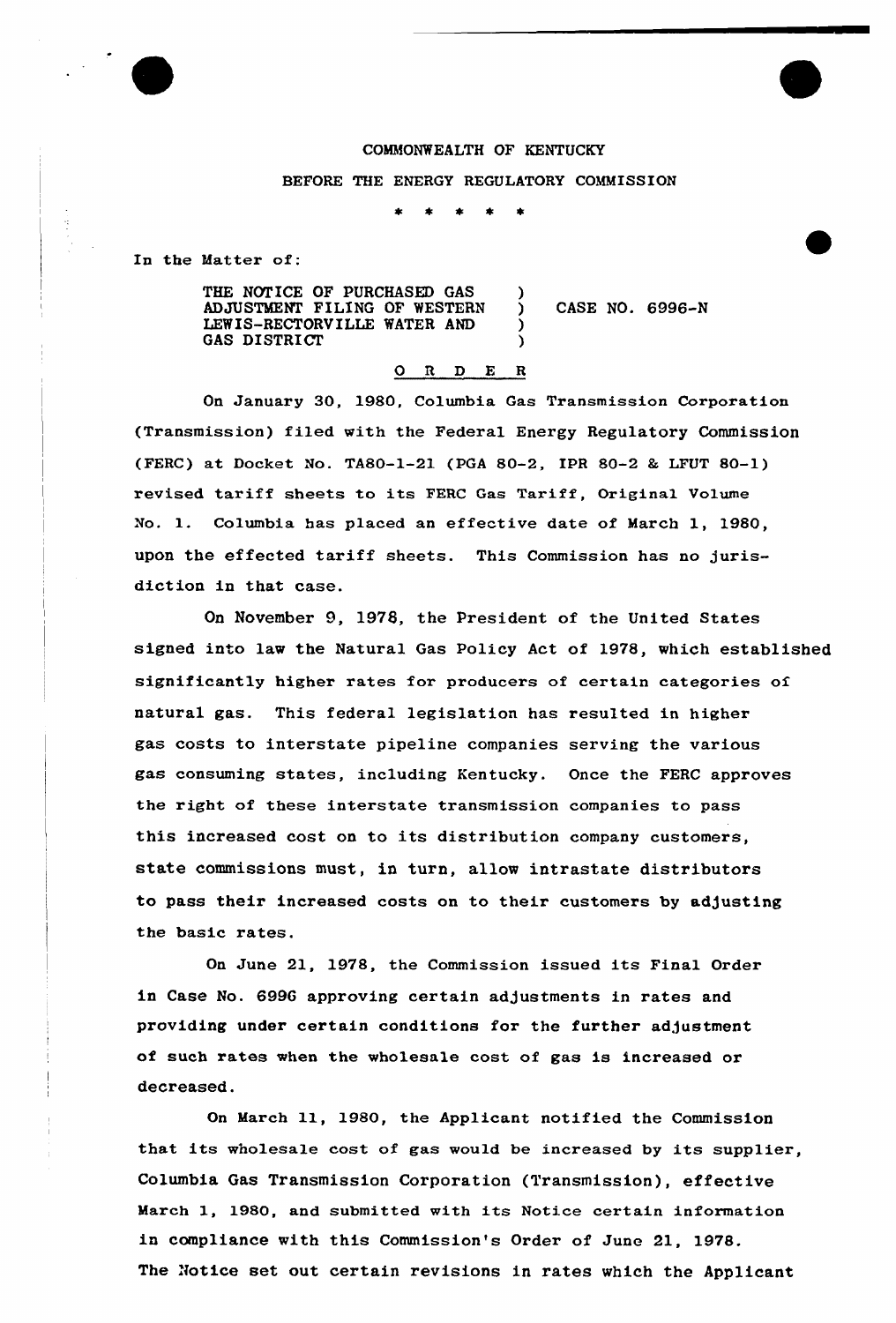

proposed to place in effect, said rates being designed to increase the cost of Natural gas of its supplier in the amount of \$6,029.

After reviewing this evidence of record and being advised, the Commission is of the opinion and finds:

1. The Commission has long stated {in writing to FERC) its opposition to the procedures and regulations used by the Federal Energy Regulatory agency in approving these supplier increases. We continue to be opposed and are continuing to seek alternative ways to overcome the regulatory inequities which have such a direct impact on the retail consumers.

2. The Federal Energy Regulatory Commission approval of a wholesale rate increase to a Kentucky gas retai1er requires approval by the Commission of rates that will permit the Kentucky utility to adjust its customer charges to reflect the added purchase cost, or alternately the utility must absorb the added cost. We are of the opinion that failure to allow this increase to be passed through to its retail consumers on <sup>a</sup> timely basis would be unjust to the Company and would ultimately result in higher rates to their consumers in any event.

3. When the FERC "accepts" Transmission's filing and makes it effective, Transmission will begin charging the Applicant the new rates. This oxder cannot be implemented until and unless this occurs.

4. That the Applicant's supplier, Transmission on January 30, 1980, filed with the FERC for increased rates to become effective March 1, 1980, and that the increase sought by the Applicant reflects Transmission's rates as so filed.

5. That the Applicant's notice of March 11, 1980, failed to provide the twenty (20) days notice as required by Statute and, therefore, the rates should not become effective for service xendered before March 30, 1980.

6. That the Commission should allow the Applicant to place into effect, subject to refund, the rates set out in Appendix "A" as soon as the Columbia filing is made effective by FERC but not prior to March 30, 1980.

 $-2-$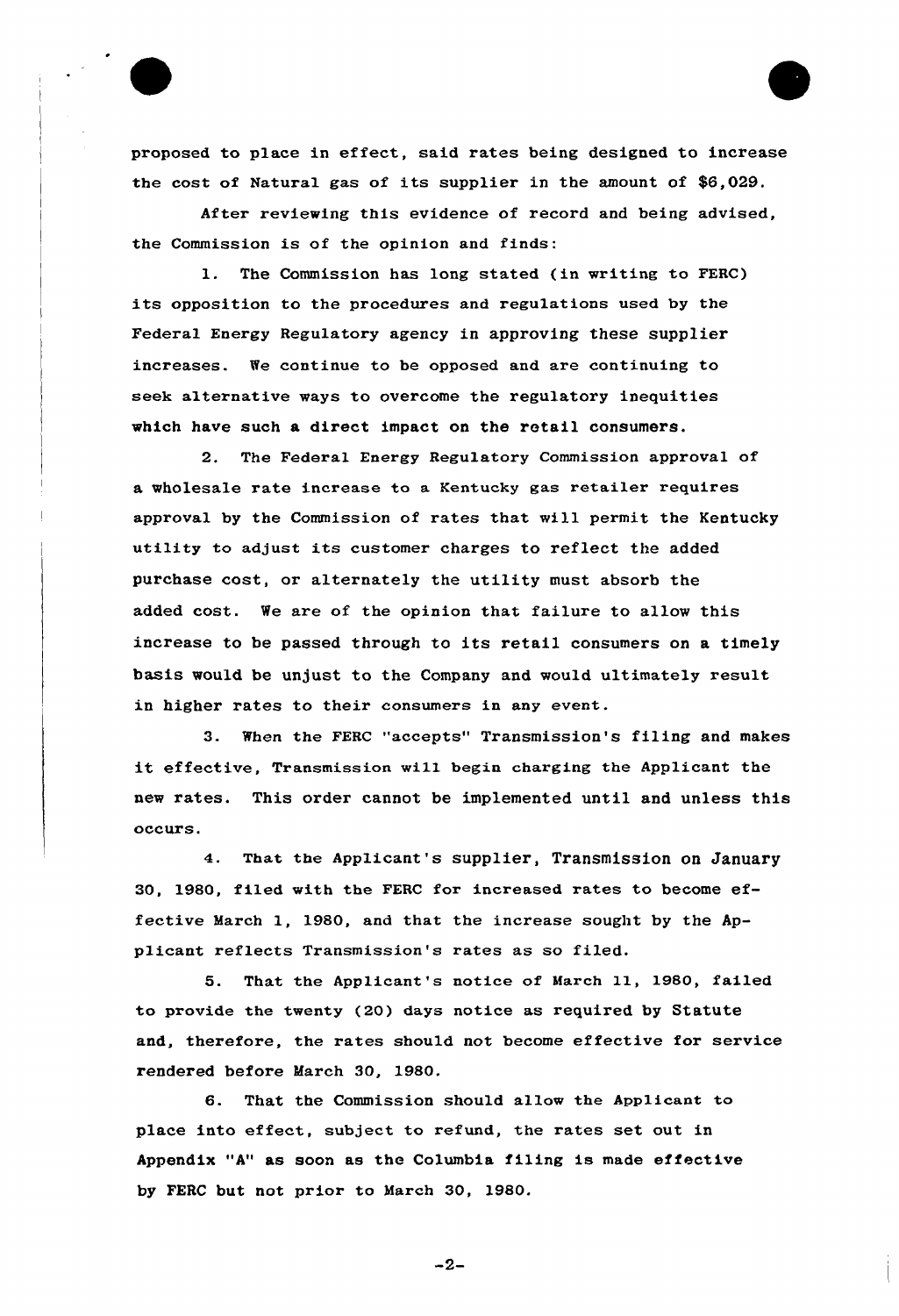V. That the Applicant's adjustment in rates undex the Purchased Gas Adjustment Clause approved by the Commission in its Order in Case No. 6996 dated June 21, 1978, is fair, just and reasonable, in the public interest and should be effective with gas supplied on and after the date the increased cost of wholesale gas becomes effective but not prior to March 30, 1980.

IT IS THEREFORE ORDERED that said Purchased Gas Adjustment sought by the Applicant and adjusted as aforesaid mentioned be and the same is hereby approved, as set out in Appendix "A" attached hereto and made a part hereof, to be effective subject to refund, with gas supplied on and after the date the increased cost of wholesale gas becomes effective ("acceptance" by FERC) but not prior to Jarch 30, 1980.

IT IS FURTHER ORDERED that Western Lewis-Rectorville Water and Gas District shall maintain its records in such manner as will enable it, ox the Commission, or any of its customers to determine the amount to be refunded and to whom due in the event a refund is ordered by the Commission.

IT IS FURTHER ORDERED that for the purpose of the future application of the purchased Gas Adjustment Clause of the Applicant the Base Rate for purchased gas shall be:

Commodity

Columbia Gas Transmission Corporation Schedule SGS \$2.6420

IT IS FURTHER ORDERED that the information furnished this Commission by Applicant or March 11, 1980, constitues full compliance with the Commission's Order in Case No. 6996 and any other information ordinarily required to be filed under the Commission's Regulations is hereby waived.

IT IS FURTHER ORDERED that within thirty (30) days after the date the increased cost of gas becomes effective, Applicant shall file with this Commission its revised tariff sheets setting out the rates approved herein.

> Done at Frankfort, Kentucky<sub>n Rat</sub>his 21st day of March, 1980. ENTRGY REGULATORY COMMISSION

Commiss

ATTEST:

Secretary